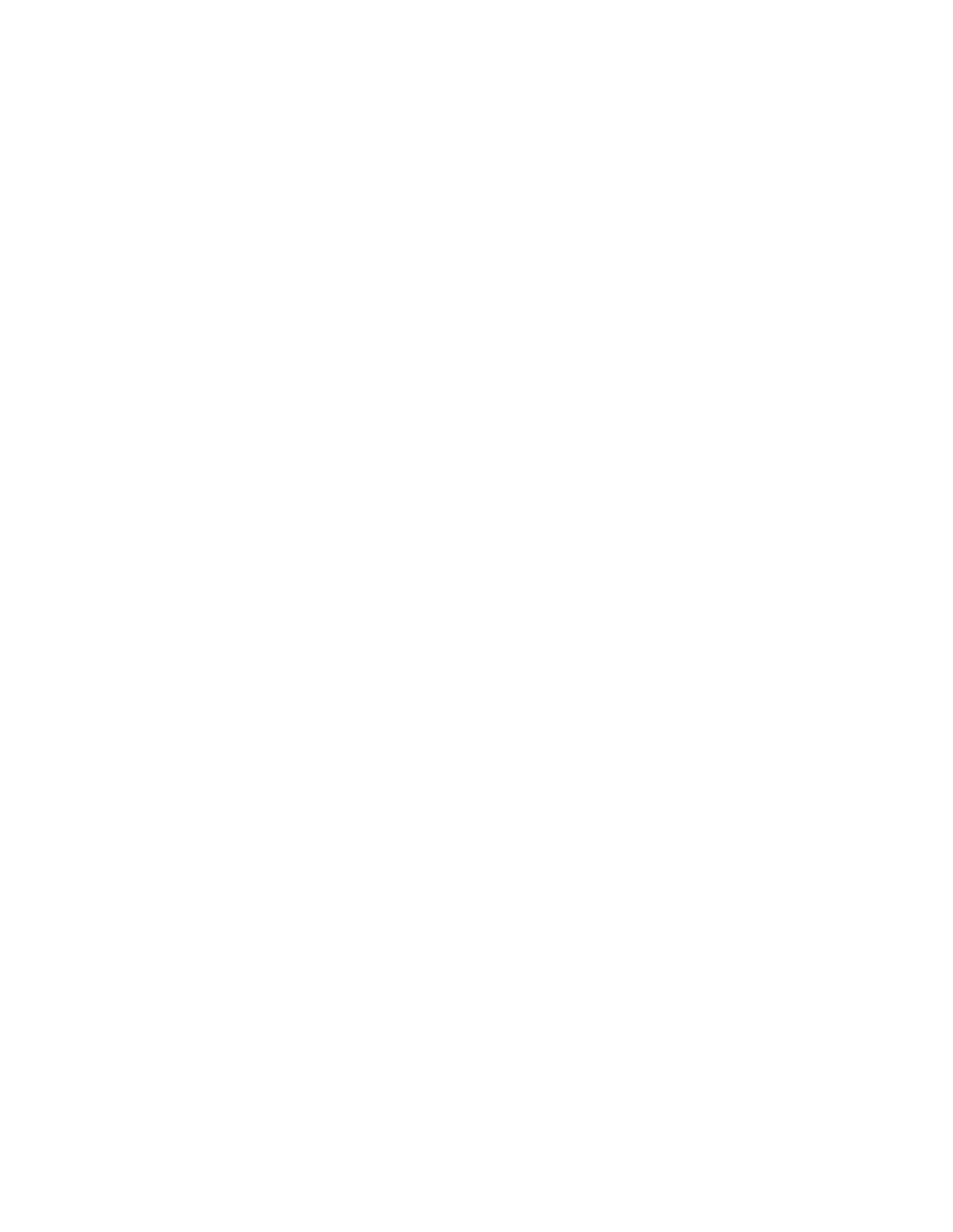A BILL to amend and reenact §6B-1-3 of the Code of West Virginia, 1931, as amended, all relating 2 to providing that the Ethics Act applies to certain persons providing services without pay to elected officials.

*Be it enacted by the Legislature of West Virginia:*

# **ARTICLE 1. SHORT TITLE; LEGISLATIVE FINDINGS, PURPOSES AND INTENT; CONSTRUCTION AND APPLICATION OF CHAPTER; SEVERABILITY.**

#### **§6B-1-3. Definitions.**

As used in this chapter, unless the context in which used clearly requires otherwise:

 (a) "Review Board" means the Probable Cause Review Board created by §6B-2-2a of this code.

 (b) "Business" means any entity through which business for-profit is conducted including a corporation, partnership, proprietorship, franchise, association, organization or self-employed individual.

 (c) "Compensation" means money, thing of value or financial benefit. The term "compensation" does not include reimbursement for actual reasonable and necessary expenses incurred in the performance of one's official duties.

 (d) "Employee" means any person in the service of another under any contract of hire, whether express or implied, oral or written, where the employer or an agent of the employer or a public official has the right or power to control and direct such person in the material details of how work is to be performed and who is not responsible for the making of policy nor for recommending official action.

(e) "Ethics Commission" or "commission" means the West Virginia Ethics Commission.

 (f) "Immediate family", with respect to an individual, means a spouse with whom the individual is living as husband and wife and any dependent child or children, dependent grandchild 18 or grandchildren and dependent parent or parents.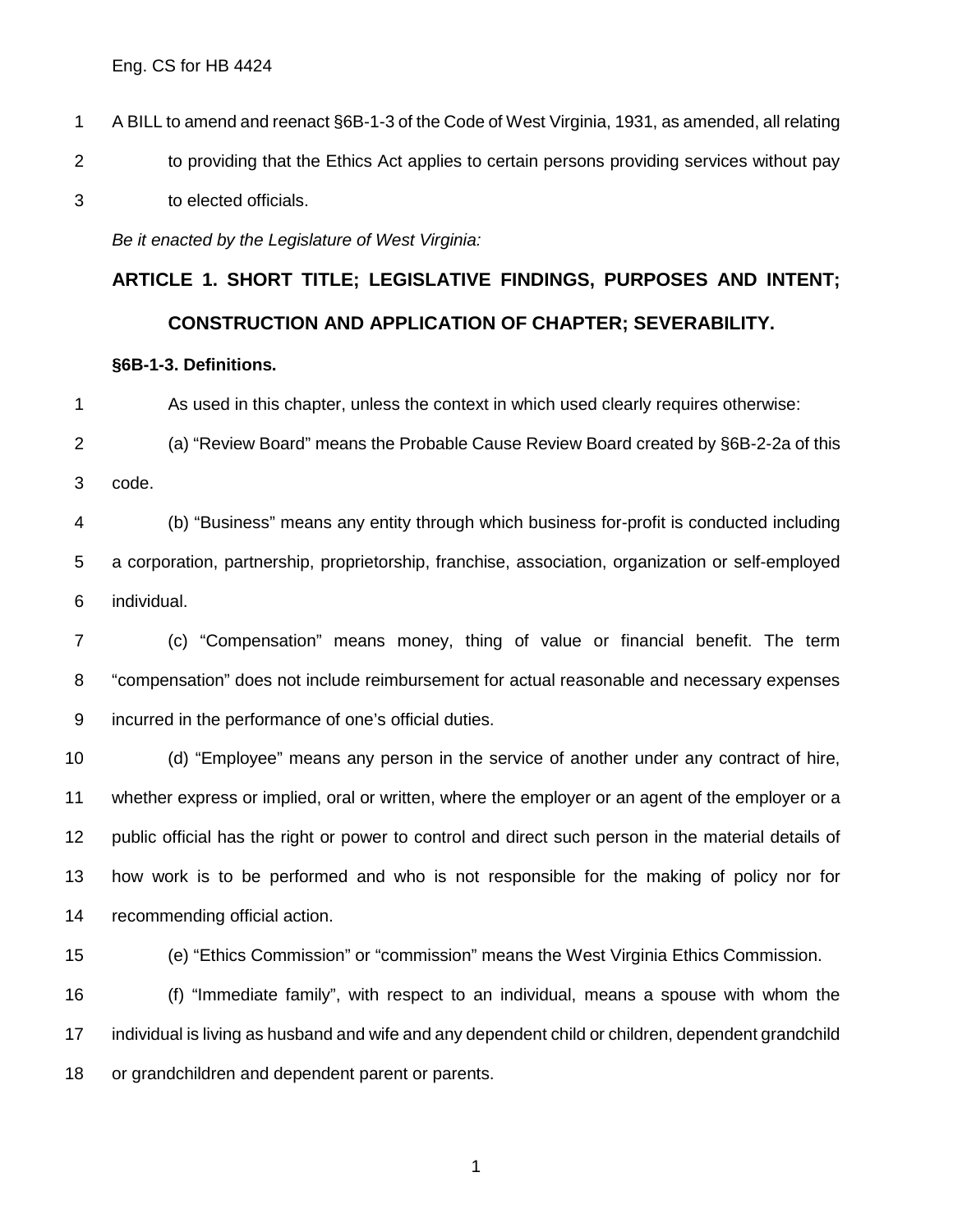(g) "Ministerial functions" means actions or functions performed by an individual under a given state of facts in a prescribed manner in accordance with a mandate of legal authority, without regard to, or without the exercise of, the individual's own judgment as to the propriety of the action being taken.

 (h) "Person" means an individual, corporation, business entity, labor union, association, firm, partnership, limited partnership, committee, club or other organization or group of persons, irrespective of the denomination given such organization or group.

 (i) "Political contribution" means and has the same definition as is given that term under the provisions of §3-8-1 *et seq.* of this code.

 (j) "Public employee" means any full-time or part-time employee of any state, county or municipal governmental body or any political subdivision thereof, including county school boards. (k) "Public official" means any person, including a public servant volunteer, who is elected 31 or appointed to to, appointed to, or given the authority to act in any state, county or municipal 32 office or position, whether compensated or not, and who is responsible for the making of policy or takes official action which is either ministerial or nonministerial, or both, with respect to: (1) Contracting for, or procurement of, goods or services; (2) administering or monitoring grants or subsidies; (3) planning or zoning; (4) inspecting, licensing, regulating or auditing any person; or (5) any other activity where the official action has an economic impact of greater than a de minimis nature on the interest or interests of any person.

 (l) "Public servant volunteer" means any person performing services, without compensation, on behalf of a public official and who is granted or vested with powers, privileges 40 or authorities reserved to public officials.

41 (H(m) "Relative" means spouse, mother, father, sister, brother, son, daughter, grandmother, grandfather, grandchild, mother-in-law, father-in-law, sister-in-law, brother-in-law, son-in-law or daughter-in-law.